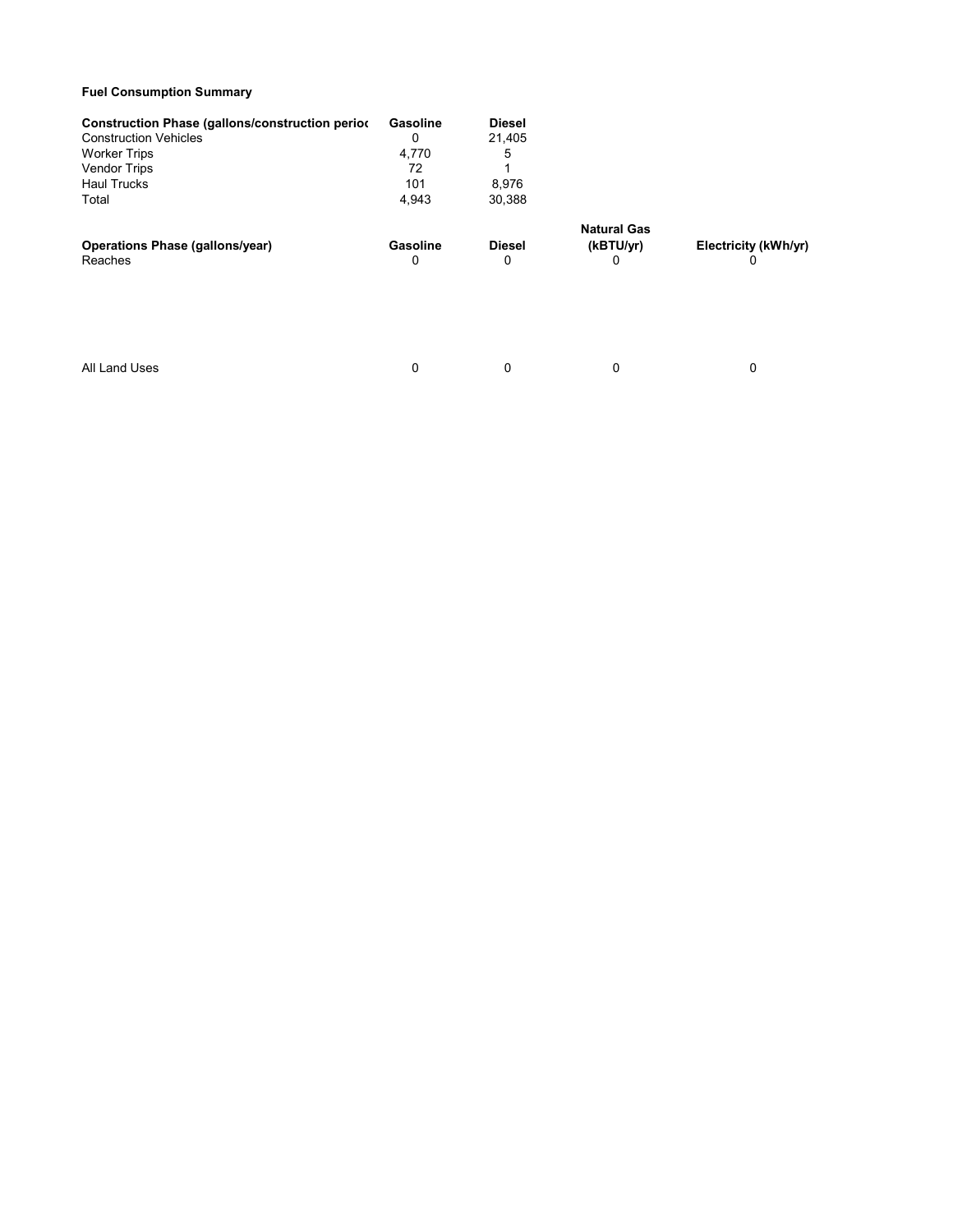## OffRoad Fuel Consumption Summary

|                    | <b>Offroad Equipment Type</b>                                  |                      |             |           | Amount Usage Hours Horse Power Horsepower Category Load Factor |            | <b>Num Days</b>                  | Year         | <b>Fuel Consumption</b><br>Rate (gal/hour) | <b>Total Fuel Consumption</b><br>(gal/construction period) |
|--------------------|----------------------------------------------------------------|----------------------|-------------|-----------|----------------------------------------------------------------|------------|----------------------------------|--------------|--------------------------------------------|------------------------------------------------------------|
|                    | Task 4a Site Prepara Other General Industrial Equipme          |                      | 8           | 6         | 100                                                            | 0.34       |                                  | 2019         | 1.4                                        | 106                                                        |
|                    | Task 4a Site Prepara Other Material Handling Equipmer          | $\overline{2}$       | 8           | 168       | 175                                                            | 0.4        | $\overline{4}$                   | 2019         | 2.8                                        | 72                                                         |
|                    | Task 4a Site Prepara Rubber Tired Dozers                       | $\Omega$             | 8           | 247       | 300                                                            | 0.4        | $\overline{4}$                   | 2019         | 4.5                                        | $\mathbf 0$                                                |
|                    | Task 4a Site Prepara Tractors/Loaders/Backhoes                 | -1                   | 8           | 97        | 100                                                            | 0.37       | 4                                | 2019         | 1.6                                        | 19                                                         |
| Task 4b            | Other General Industrial Equipmer                              | 8                    | 8           | 6         | 100                                                            | 0.34       | 8                                | 2019         | 1.4                                        | 242                                                        |
| Task 4b            | Other Material Handling Equipmer                               | 1                    | 8           | 168       | 175                                                            | 0.4        | 8                                | 2019         | 2.8                                        | 72                                                         |
| Task 4b            | <b>Rubber Tired Dozers</b>                                     | $\Omega$             | 8           | 247       | 300                                                            | 0.4        | 8                                | 2019         | 4.5                                        | $\mathbf 0$                                                |
| Task 4b            | Tractors/Loaders/Backhoes                                      |                      | 8           | 97        | 100                                                            | 0.37       | 8                                | 2019         | 1.6                                        | 38                                                         |
| Task 5a            | Excavators                                                     |                      | 8           | 158       | 175                                                            | 0.38       | 5                                | 2019         | 2.9                                        | 44                                                         |
| Task 5a            | Graders                                                        | ∩                    | 8           | 187       | 175                                                            | 0.41       | 5                                | 2019         | 3.1                                        | $\mathbf 0$                                                |
| Task 5a            | <b>Rubber Tired Dozers</b>                                     | $\Omega$             | 8           | 247       | 300                                                            | 0.4        | 5                                | 2019         | 4.5                                        | $\mathbf 0$                                                |
| Task 5a            | <b>Rubber Tired Loaders</b>                                    |                      | 8           | 203       | 300                                                            | 0.36       | 5                                | 2019         | 3.9                                        | 56                                                         |
| Task 5a            | Scrapers                                                       | n                    | 8           | 367       | 300                                                            | 0.48       | 5                                | 2019         | 5.6                                        | $\mathbf 0$                                                |
| Task 5a            | Tractors/Loaders/Backhoes                                      | $\Omega$             | 8           | 97        | 100                                                            | 0.37       | 5                                | 2019         | 1.6                                        | $\mathbf 0$                                                |
| Task 5b            | Excavators                                                     |                      | 8           | 158       | 175                                                            | 0.38       | $\overline{\mathbf{A}}$          | 2019         | 2.9                                        | 35                                                         |
| Task 5b            | Graders                                                        | $\Omega$             | 8           | 187       | 175                                                            | 0.41       | $\overline{4}$                   | 2019         | 3.1                                        | $\mathbf{0}$                                               |
| Task 5b            | <b>Rubber Tired Dozers</b>                                     | $\Omega$             | 8           | 247       | 300                                                            | 0.4        | $\overline{4}$                   | 2019         | 4.5                                        | $\pmb{0}$                                                  |
| Task 5b            | <b>Rubber Tired Dozers</b>                                     |                      | 8           | 247       | 300                                                            | 0.4        | $\overline{4}$                   | 2019         | 4.5                                        | 57                                                         |
| Task 5b            | Scrapers                                                       | $\Omega$             | 8           | 367       | 300                                                            | 0.48       | $\overline{4}$                   | 2019         | 5.6                                        | $\Omega$                                                   |
| Task 5b            | Tractors/Loaders/Backhoes                                      | n                    | 8           | 97        | 100                                                            | 0.37       | $\overline{4}$                   | 2019         | 1.6                                        | $\mathbf 0$                                                |
| Task 5c            | <b>Concrete/Industrial Saws</b>                                | $\Omega$             | 8           | 81        | 100                                                            | 0.73       | 5                                | 2019         | 4.7                                        | $\Omega$                                                   |
| Task 5c            | Excavators                                                     |                      | 8           | 158       | 175                                                            | 0.38       | 5                                | 2019         | 2.9                                        | 88                                                         |
| Task 5c            | <b>Rubber Tired Dozers</b>                                     | $\Omega$             | 8           | 247       | 300                                                            | 0.4        | 5                                | 2019         | 4.5                                        | $\Omega$                                                   |
| Task 5c            | <b>Rubber Tired Loaders</b>                                    |                      | 8           | 203       | 300                                                            | 0.36       | 5                                | 2019         | 3.9                                        | 56                                                         |
| Task 5d            | Concrete/Industrial Saws                                       | $\Omega$             | 8           | 81        | 100                                                            | 0.73       | $\overline{2}$                   | 2019         | 4.7                                        | $\mathbf 0$                                                |
| Task 5d            | Excavators                                                     |                      | 8           | 158       | 175                                                            | 0.38       | $\overline{2}$                   | 2019         | 2.9                                        | 35                                                         |
| Task 5d            | <b>Rubber Tired Dozers</b>                                     | $\Omega$             | 8           | 247       | 300                                                            | 0.4        | $\overline{2}$                   | 2019         | 4.5                                        | $\Omega$                                                   |
| Task 5d            | <b>Rubber Tired Loaders</b>                                    |                      | 8           | 203       | 300                                                            | 0.36       | 2                                | 2019         | 3.9                                        | 22                                                         |
| Task 5e            | <b>Concrete/Industrial Saws</b>                                | $\Omega$             | 8           | 81        | 100                                                            | 0.73       | 20                               | 2019         | 4.7                                        | $\mathbf 0$                                                |
| Task 5e            | Excavators                                                     |                      | 8           | 158       | 175                                                            | 0.38       | 20                               | 2019         | 2.9                                        | 351                                                        |
| Task 5e            | <b>Rubber Tired Dozers</b>                                     | $\Omega$             | 8           | 247       | 300                                                            | 0.4        | 20                               | 2019         | 4.5                                        | $\mathbf 0$                                                |
| Task 5e            | <b>Rubber Tired Loaders</b>                                    |                      | 8           | 203       | 300                                                            | 0.36       | 20                               | 2019         | 3.9                                        | 224                                                        |
| Task 5f            | <b>Rubber Tired Dozers</b>                                     | $\Omega$             | 8           | 247       | 300                                                            | 0.4        | 5                                | 2019         | 4.5                                        | $\mathbf 0$                                                |
| Task 5f            | <b>Rubber Tired Loaders</b>                                    |                      | 8           | 203       | 300                                                            | 0.36       | 5                                | 2019         | 3.9                                        | 112                                                        |
| Task 5f            | Tractors/Loaders/Backhoes                                      | $\Omega$             | 8           | 97        | 100                                                            | 0.37       | 5                                | 2019         | 1.6                                        | $\mathbf 0$                                                |
| Task 5q            | Excavators                                                     |                      | 8           | 158       | 175                                                            | 0.38       | $\overline{4}$                   | 2019         | 2.9                                        | 35                                                         |
| Task 5g            | Graders                                                        | $\Omega$             | 8           | 187       | 175                                                            | 0.41       | $\overline{4}$                   | 2019         | 3.1                                        | $\mathbf 0$                                                |
| Task 5g            | <b>Rubber Tired Dozers</b>                                     | $\Omega$             | 8           | 247       | 300                                                            | 0.4        | 4                                | 2019         | 4.5                                        | $\mathbf 0$                                                |
| Task 5g            | Scrapers                                                       | $\Omega$             | 8           | 367       | 300                                                            | 0.48       | 4                                | 2019         | 5.6                                        | $\mathbf{0}$                                               |
| Task 5g            | Tractors/Loaders/Backhoes                                      | $\Omega$             | 8           | 97        | 100                                                            | 0.37       | $\overline{4}$                   | 2019         | 1.6                                        | $\mathbf 0$                                                |
| Task 6             | Other General Industrial Equipme                               | 3                    | 8           | 6         | 100                                                            | 0.34       | 68                               | 2019         | 1.4                                        | 771                                                        |
| Task 6             | <b>Rubber Tired Dozers</b>                                     | n                    | $\mathbf 0$ | 88        | 300                                                            | 0.34       | 68                               | 2019         | 4.5                                        | $\mathbf 0$                                                |
| Task 6             | Tractors/Loaders/Backhoes                                      | $\Omega$             | 8           | 97        | 100                                                            | 0.37       | 68                               | 2019         | 1.6                                        | $\mathbf{0}$                                               |
| Task 7             | <b>Rubber Tired Dozers</b>                                     | $\Omega$             | 8<br>8      | 247       | 300                                                            | 0.4        | 3                                | 2019         | 4.5                                        | $\mathbf{0}$                                               |
| Task 7             | Tractors/Loaders/Backhoes                                      |                      |             | 97        | 100                                                            | 0.37       | 3                                | 2019         | 1.6                                        | $\mathbf{0}$<br>$\Omega$                                   |
| Task 8             | <b>Rubber Tired Dozers</b>                                     | $\Omega$<br>$\Omega$ | 8<br>8      | 247       | 300                                                            | 0.4        | $\mathbf{1}$                     | 2019         | 4.5                                        |                                                            |
| Task 8             | Tractors/Loaders/Backhoes                                      | $\Omega$             | 8           | 97<br>247 | 100<br>300                                                     | 0.37       | $\mathbf{1}$                     | 2019         | 1.6<br>4.5                                 | $\mathbf 0$<br>$\mathbf 0$                                 |
| Task 9             | <b>Rubber Tired Dozers</b>                                     | $\Omega$             | 8           |           |                                                                | 0.4        | 68                               | 2019         |                                            | $\Omega$                                                   |
| Task 9             | Tractors/Loaders/Backhoes                                      |                      | 8           | 97        | 100                                                            | 0.37       | 68                               | 2019         | 1.6                                        |                                                            |
| Task 10            | Excavators                                                     |                      | 8           | 158<br>88 | 175<br>100                                                     | 0.38       | $\overline{4}$<br>$\overline{4}$ | 2019         | 2.9                                        | 35                                                         |
| Task 10            | Other General Industrial Equipme                               |                      | 8           | 168       |                                                                | 0.34       | $\overline{4}$                   | 2019<br>2019 | 1.4<br>2.8                                 | 61<br>36                                                   |
| Task 10            | Other Material Handling Equipmer<br><b>Rubber Tired Dozers</b> |                      | 8           | 247       | 175<br>300                                                     | 0.4<br>0.4 | $\overline{4}$                   | 2019         | 4.5                                        | 57                                                         |
| Task 10<br>Task 10 | <b>Rubber Tired Loaders</b>                                    |                      | 8           | 203       | 300                                                            | 0.36       | $\overline{4}$                   | 2019         | 3.9                                        | 45                                                         |
| Task 10            | Tractors/Loaders/Backhoes                                      | $\Omega$             | 8           | 97        | 100                                                            | 0.37       | $\Delta$                         | 2019         | 1.6                                        | $\Omega$                                                   |
|                    |                                                                |                      |             |           |                                                                |            |                                  |              |                                            |                                                            |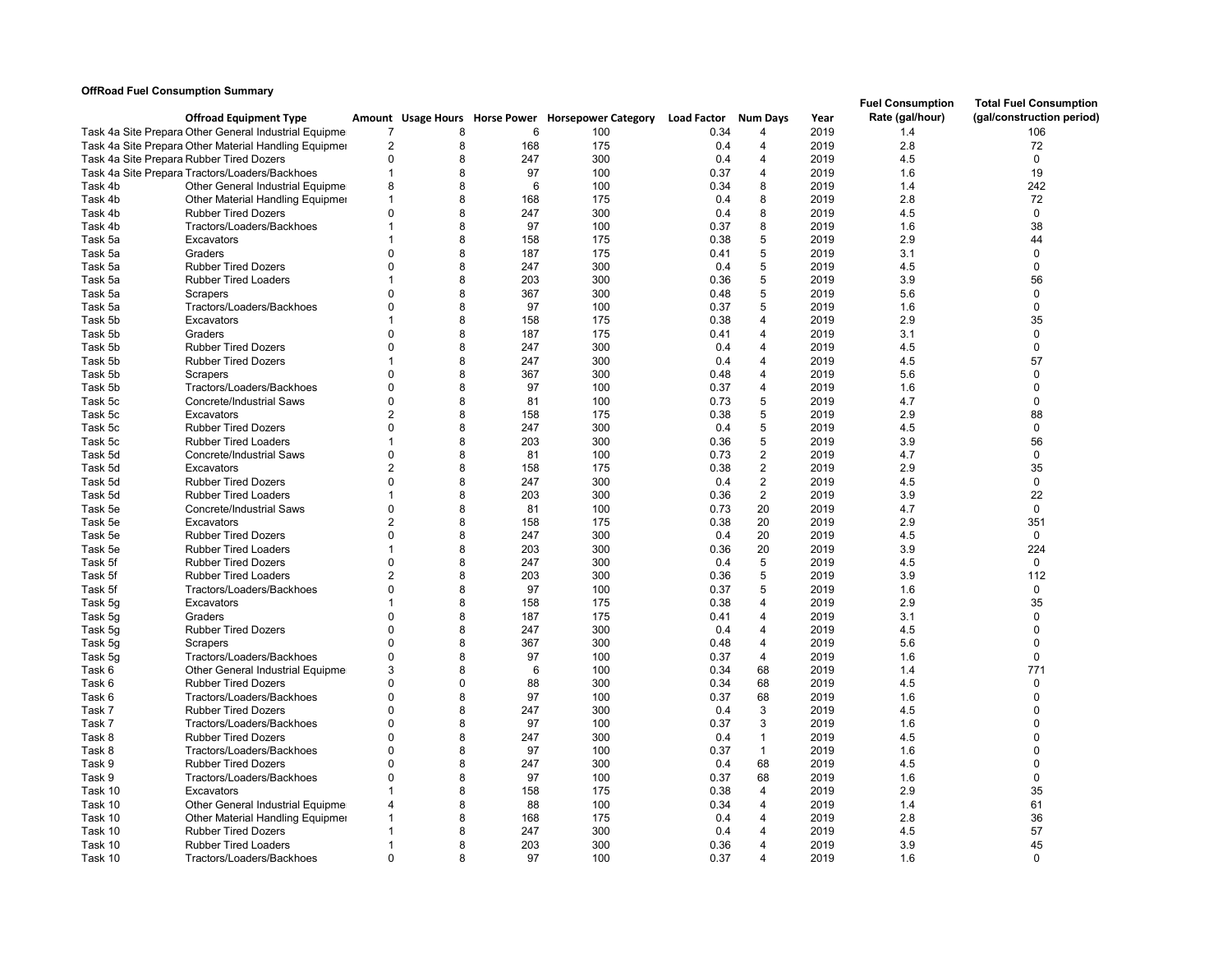| Reach 115               | Excavators                        | -1             | 8 | 158 | 175 | 0.38 | 15             | 2019 | 2.9 | 132          |
|-------------------------|-----------------------------------|----------------|---|-----|-----|------|----------------|------|-----|--------------|
| Reach 115               | Other General Industrial Equipme  | $\overline{7}$ | 8 | 6   | 100 | 0.34 | 15             | 2019 | 1.4 | 397          |
| Reach 115               | <b>Rubber Tired Dozers</b>        | $\Omega$       | 8 | 247 | 300 | 0.4  | 15             | 2019 | 4.5 | 0            |
| Reach 115               | Tractors/Loaders/Backhoes         | 1              | 8 | 97  | 100 | 0.37 | 15             | 2019 | 1.6 | 71           |
| Reach 101               | Excavators                        | $\overline{2}$ | 8 | 158 | 175 | 0.38 | 5              | 2019 | 2.9 | 88           |
| Reach 101               | Other General Industrial Equipme  | 8              | 8 | 6   | 100 | 0.34 | 5              | 2019 | 1.4 | 151          |
| Reach 101               | <b>Rubber Tired Dozers</b>        | $\Omega$       | 8 | 247 | 300 | 0.4  | 5              | 2019 | 4.5 | $\mathbf 0$  |
| Reach 101               | Tractors/Loaders/Backhoes         | $\Omega$       | 8 | 97  | 100 | 0.37 | 5              | 2019 | 1.6 | $\mathbf 0$  |
| Site Preparation        | <b>Rubber Tired Dozers</b>        | $\Omega$       | 8 | 247 | 300 | 0.4  | 3              | 2019 | 4.5 | $\Omega$     |
| <b>Site Preparation</b> | Tractors/Loaders/Backhoes         | $\Omega$       | 8 | 97  | 100 | 0.37 | 3              | 2019 | 1.6 | $\Omega$     |
| Reach 113               | Excavators                        | $\overline{2}$ | 8 | 158 | 175 | 0.38 | 60             | 2019 | 2.9 | 1,052        |
| Reach 113               | Other General Industrial Equipmer | 28             | 6 | 88  | 100 | 0.34 | 60             | 2019 | 1.4 | 4,765        |
| Reach 113               | Other Material Handling Equipmer  | $\mathbf 1$    | 8 | 168 | 175 | 0.4  | 60             | 2019 | 2.8 | 538          |
| Reach 113               | <b>Rubber Tired Dozers</b>        | $\Omega$       | 8 | 247 | 300 | 0.4  | 60             | 2019 | 4.5 | 0            |
| Reach 113               | Tractors/Loaders/Backhoes         | $\overline{2}$ | 8 | 97  | 100 | 0.37 | 60             | 2019 | 1.6 | 564          |
| Reach 102               | Excavators                        | 1              | 8 | 158 | 175 | 0.38 | 2              | 2019 | 2.9 | 18           |
| Reach 102               | Other General Industrial Equipmer | 8              | 8 | 6   | 100 | 0.34 | 2              | 2019 | 1.4 | 61           |
| Reach 102               | <b>Rubber Tired Dozers</b>        | $\Omega$       | 8 | 247 | 300 | 0.4  | 2              | 2019 | 4.5 | $\mathbf 0$  |
| Reach 102               | Tractors/Loaders/Backhoes         | 1              | 8 | 97  | 100 | 0.37 | 2              | 2019 | 1.6 | 9            |
| Reach 103               | Excavators                        | $\overline{2}$ | 8 | 158 | 175 | 0.38 | 15             | 2019 | 2.9 | 263          |
| Reach 103               | Other General Industrial Equipme  | 12             | 8 | 6   | 100 | 0.34 | 15             | 2019 | 1.4 | 681          |
| Reach 103               | Other Material Handling Equipmer  | $\mathbf{1}$   | 8 | 168 | 175 | 0.4  | 15             | 2019 | 2.8 | 134          |
| Reach 103               | <b>Rubber Tired Dozers</b>        | 1              | 8 | 247 | 300 | 0.4  | 15             | 2019 | 4.5 | 214          |
| Reach 103               | Tractors/Loaders/Backhoes         | $\overline{2}$ | 8 | 97  | 100 | 0.37 | 15             | 2019 | 1.6 | 141          |
| Reach 104               | Concrete/Industrial Saws          | $\Omega$       |   | 81  | 100 | 0.73 | $\overline{4}$ | 2019 | 4.7 | $\mathbf 0$  |
| Reach 104               | Excavators                        | $\Omega$       |   | 158 | 175 | 0.38 | 4              | 2019 | 2.9 | $\mathbf 0$  |
|                         |                                   | 9              | 8 | 6   |     | 0.34 | 4              | 2019 | 1.4 | 136          |
| Reach 104               | Other General Industrial Equipme  | $\overline{1}$ |   |     | 100 |      | 4              |      | 2.8 |              |
| Reach 104               | Other Material Handling Equipmer  |                | 8 | 168 | 175 | 0.4  |                | 2019 |     | 36           |
| Reach 104               | <b>Rubber Tired Dozers</b>        | 1              | 8 | 247 | 300 | 0.4  | 4              | 2019 | 4.5 | 57           |
| Reach 104               | <b>Rubber Tired Dozers</b>        | $\Omega$       | 8 | 247 | 300 | 0.4  | $\overline{4}$ | 2019 | 4.5 | $\mathbf 0$  |
| Reach 104               | <b>Rubber Tired Dozers</b>        | $\Omega$       | 8 | 247 | 300 | 0.4  | 4              | 2019 | 4.5 | $\mathbf 0$  |
| Reach 104               | Tractors/Loaders/Backhoes         | 1              | 8 | 97  | 100 | 0.37 | $\overline{4}$ | 2019 | 1.6 | 19           |
| Reach 104               | Tractors/Loaders/Backhoes         | $\Omega$       | 8 | 97  | 100 | 0.37 | 4              | 2019 | 1.6 | $\mathbf 0$  |
| Reach 105               | Other General Industrial Equipme  | 8              | 8 | 6   | 100 | 0.34 | $\mathbf{1}$   | 2019 | 1.4 | 30           |
| Reach 105               | <b>Rubber Tired Dozers</b>        | $\Omega$       | 8 | 247 | 300 | 0.4  | $\mathbf{1}$   | 2019 | 4.5 | 0            |
| Reach 105               | Tractors/Loaders/Backhoes         | 1              | 8 | 97  | 100 | 0.37 | 1              | 2019 | 1.6 | 5            |
| Reach 108               | Excavators                        | $\overline{2}$ | 8 | 158 | 175 | 0.38 | 5              | 2019 | 2.9 | 88           |
| Reach 108               | Other General Industrial Equipmer | Δ              | 8 | 6   | 100 | 0.34 | 5              | 2019 | 1.4 | 76           |
| Reach 108               | <b>Rubber Tired Dozers</b>        | $\Omega$       | 8 | 247 | 300 | 0.4  | 5              | 2019 | 4.5 | $\mathbf 0$  |
| Reach 108               | <b>Rubber Tired Dozers</b>        | $\Omega$       | 8 | 247 | 300 | 0.4  | 5              | 2019 | 4.5 | $\mathbf{0}$ |
| Reach 108               | Tractors/Loaders/Backhoes         |                | 8 | 97  | 100 | 0.37 | 5              | 2019 | 1.6 | 24           |
| Reach 108               | Tractors/Loaders/Backhoes         | $\Omega$       | 8 | 97  | 100 | 0.37 | 5              | 2019 | 1.6 | $\mathbf 0$  |
| Reach 109               | Other General Industrial Equipme  | $\overline{7}$ | 8 | 6   | 100 | 0.34 | 3              | 2019 | 1.4 | 79           |
| Reach 109               | Other Material Handling Equipmer  | $\overline{2}$ | 8 | 168 | 175 | 0.4  | 3              | 2019 | 2.8 | 54           |
| Reach 109               | <b>Rubber Tired Dozers</b>        | $\Omega$       | 8 | 247 | 300 | 0.4  | 3              | 2019 | 4.5 | $\Omega$     |
| Reach 109               | Tractors/Loaders/Backhoes         | 1              | 8 | 97  | 100 | 0.37 | 3              | 2019 | 1.6 | 14           |
| Reach 110               | Excavators                        | $\overline{2}$ | 8 | 158 | 175 | 0.38 | 15             | 2019 | 2.9 | 263          |
| Reach 110               | Other General Industrial Equipme  | 8              | 8 | 6   | 100 | 0.34 | 15             | 2019 | 1.4 | 454          |
| Reach 110               | Other Material Handling Equipmer  | 1              | 8 | 168 | 175 | 0.4  | 15             | 2019 | 2.8 | 134          |
| Reach 110               | <b>Rubber Tired Dozers</b>        | $\Omega$       | 8 | 247 | 300 | 0.4  | 15             | 2019 | 4.5 | $\mathbf 0$  |
| Reach 110               | Tractors/Loaders/Backhoes         | 1              | 8 | 97  | 100 | 0.37 | 15             | 2019 | 1.6 | 71           |
| Reach 112               | Other General Industrial Equipmer | 6              | 8 | 6   | 100 | 0.34 | 15             | 2019 | 1.4 | 340          |
| Reach 112               | <b>Rubber Tired Dozers</b>        | $\Omega$       | 8 | 247 | 300 | 0.4  | 15             | 2019 | 4.5 | 0            |
| Reach 112               | Tractors/Loaders/Backhoes         | 1              | 8 | 97  | 100 | 0.37 | 15             | 2019 | 1.6 | 71           |
| Reach 114               | Excavators                        | $\overline{2}$ | 8 | 158 | 175 | 0.38 | 40             | 2019 | 2.9 | 702          |
| Reach 114               | Other General Industrial Equipmer | 22             | 8 | 6   | 100 | 0.34 | 40             | 2019 | 1.4 | 3,328        |
| Reach 114               | Other Material Handling Equipmer  | 6              | 8 | 168 | 175 | 0.4  | 40             | 2019 | 2.8 | 2,151        |
| Reach 114               | <b>Rubber Tired Dozers</b>        | $\overline{2}$ | 8 | 247 | 300 | 0.4  | 40             | 2019 | 4.5 | 1,141        |
|                         |                                   |                |   |     |     |      |                |      |     |              |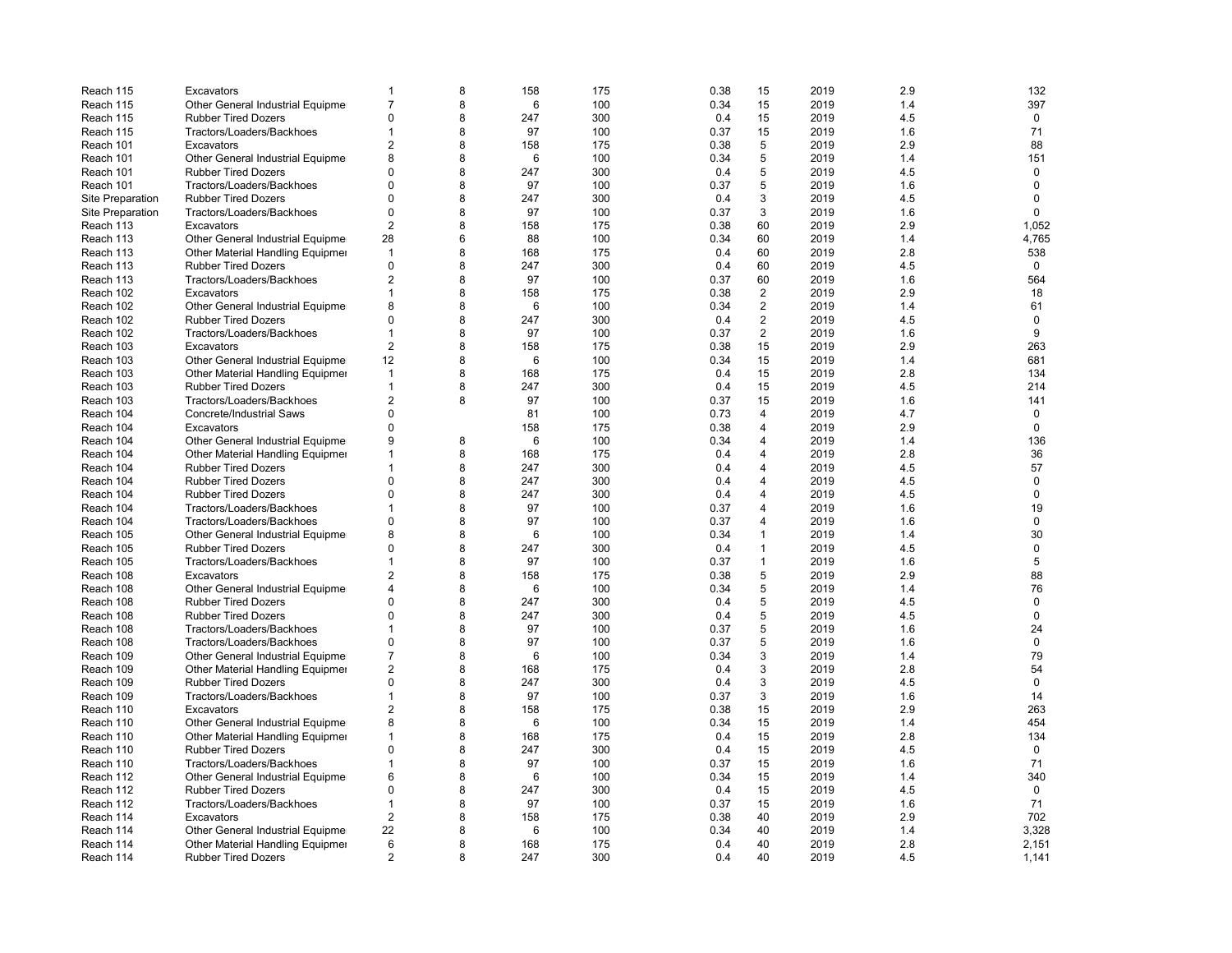| Reach 114 | Tractors/Loaders/Backhoes | $\overline{1}$ | 8 | 97 | 100 | 0.37 | 40 | 2019 | 1.6                      | 188                      |
|-----------|---------------------------|----------------|---|----|-----|------|----|------|--------------------------|--------------------------|
|           |                           |                |   |    |     |      |    |      | Total                    | 21,405                   |
|           |                           |                |   |    |     |      |    |      | Task 4a Site Preparation | 196                      |
|           |                           |                |   |    |     |      |    |      | Task 4b                  | 351                      |
|           |                           |                |   |    |     |      |    |      | Task 5a                  | 100                      |
|           |                           |                |   |    |     |      |    |      | Task 5b                  | 92                       |
|           |                           |                |   |    |     |      |    |      | Task 5c                  | 144                      |
|           |                           |                |   |    |     |      |    |      | Task 5d                  | 58                       |
|           |                           |                |   |    |     |      |    |      | Task 5e                  | 575                      |
|           |                           |                |   |    |     |      |    |      | Task 5f                  | $112$                    |
|           |                           |                |   |    |     |      |    |      | Task 5g                  | 35                       |
|           |                           |                |   |    |     |      |    |      | Task 6                   | 771                      |
|           |                           |                |   |    |     |      |    |      | Task 7                   | $\overline{\phantom{a}}$ |
|           |                           |                |   |    |     |      |    |      | Task 8                   | $\overline{\phantom{a}}$ |
|           |                           |                |   |    |     |      |    |      | Task 9                   | $\sim$                   |
|           |                           |                |   |    |     |      |    |      | Task 10                  | 233                      |
|           |                           |                |   |    |     |      |    |      | Reach 115                | 599                      |
|           |                           |                |   |    |     |      |    |      | Reach 101                | 239                      |
|           |                           |                |   |    |     |      |    |      | Site Preparation         | $\sim$                   |
|           |                           |                |   |    |     |      |    |      | Reach 113                | 6,919                    |
|           |                           |                |   |    |     |      |    |      | Reach 102                | 87                       |
|           |                           |                |   |    |     |      |    |      | Reach 103                | 1,433                    |
|           |                           |                |   |    |     |      |    |      | Reach 104                | 248                      |
|           |                           |                |   |    |     |      |    |      | Reach 105                | 35                       |
|           |                           |                |   |    |     |      |    |      | Reach 108                | 187                      |
|           |                           |                |   |    |     |      |    |      | Reach 109                | 147                      |
|           |                           |                |   |    |     |      |    |      | Reach 110                | 922                      |
|           |                           |                |   |    |     |      |    |      | Reach 112                | 411                      |
|           |                           |                |   |    |     |      |    |      | Reach 114                | 7,509                    |
|           |                           |                |   |    |     |      |    |      | Total                    | 21,405                   |